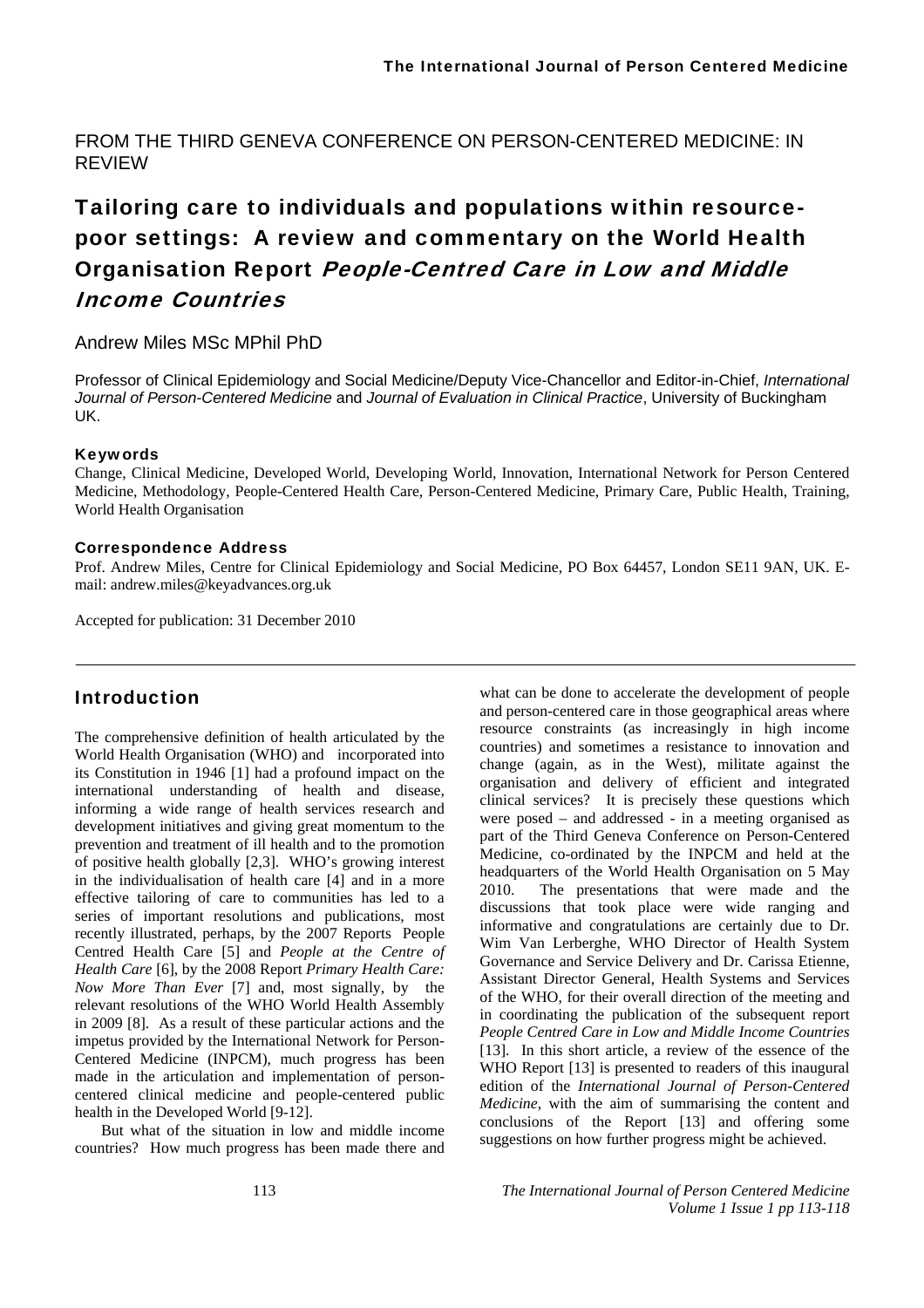# Tailoring care to Individuals and communities

People-centered care has been defined in various ways, but common understandings articulate it as a type of care which is focussed on and organised around given groups of people, rather than on the disease alone, in isolation from broader concerns. While it is axiomatic that the scientifically-informed prevention and treatment of disease remain of fundamental importance, they far from equate to the *overall goal* of people-centered care which, rather, aims to address the needs and expectations of individual people within the context of their communities, so that family, friends, community, values, knowledge and culture remain of pivotal conceptual and practical importance. Here, the prioritization of people's experiences of their health and illness by health workers are considered alongside the circumstances of their everyday lives, ensuring that proper understandings of patients', families' and communities' perspectives and choices are elicited, heard, respected and employed in the design and delivery of clinical services. People-centered care is therefore more *epidemiological*, rather than directly *Hippocratic* in nature, but in its practice and for the reasons given, would incorrectly be identified simply with what has been described as the *impersonal approach* of traditional public health thinking and intervention. On the contrary, properly understood, people-centered health care and person-centered health care are two concepts and practices that can be seen to be conceptually and practically complementary, rather than in any way antagonistic, both representing powerful approaches to the provision of scientifically informed care within an entirely necessary humanistic framework [14]. This is precisely how the WHO Report [13], in accordance with previous WHO publications [3-9], understands their relationship.

# Implementing people-centered care in low and middle-income countries

The pattern of implementation of people-centered care in low and middle income countries has been varied, with both 'top down' and 'bottom up' approaches observed. The so-called 'top down' approaches have been characterised by the formulation of national policies with definitive commitment to implementation from holders of political office and senior government officials, whereas examples of 'bottom up' approaches include modestly conceived demonstration projects which have then been replicated elsewhere within the same country. Some projects have concentrated on very specific health issues, whereas others have focussed upon more comprehensive coverage, aiming at the introduction of people-centered approaches across a wider spectrum of health services. In illustration of the differing initiatives being taken within the developing

world, the WHO Report [13] usefully discusses the progress achieved by five, specific countries: El Salvador, Malaysia, Rwanda, Thailand and the United Republic of Tanzania, based on the presentations made at the 5 May 2010 session of the Third Geneva Conference.

## El Salvador

The example provided from El Salvador focuses on maternal mortality which, according to WHO estimates, stands at 170 per 100,000 live births [15], a rate considerably higher than the regional average of 100/100,000 and with deficiencies in the quality of maternal health services as well as significant social and economic disadvantage suggested as causative. These statistics stimulated a governmental people-centered medicine initiative, involving both national and local leaders within the health system, with the aim of enhancing access to maternal health services and increasing the empowerment of women, their partners, families and communities. Methodologically, the initiative commenced through a process of team building within the health system at national, regional and departmental levels, followed by the creation of strategic committees formed with representation from municipal government, local institutions, non-governmental organisations, health workers and communities themselves. Community consultations followed, with separate fora held for women of childbearing age, importantly including their partners, mothers, mothers-in-law, grandmothers, health workers and community and indeed religious leaders. The recommendations made by these fora were then assimilated by an inter-stakeholder forum at which common themes were identified and a consensus formulated on the most urgent priorities, with a formal consideration of how action plans could be drawn up and implemented with an expectation of reduced maternal and neonatal mortality and morbidity.

Encouragingly, the developed programme has been implemented operationally within eight municipalities at the time of writing and although the consultation process described above was standardised across them, interesting differences were observed in the way in which each municipality subsequently customised the programme in alignment to its particular individual context and local priorities. Remarkably, maternal deaths are reported to have decreased to zero since 2006 in 90% of the municipalities participating in the programme and a further benefit of the development and implementation process has been a greatly enhanced sense of ownership within the communities and a growing leadership within them, so that people's relationship with their local health service has improved significantly and intersectoral links and mechanisms of coordination have additionally been strengthened. The programme continues to promote people-centered care by actively informing the development of national policies, recently becoming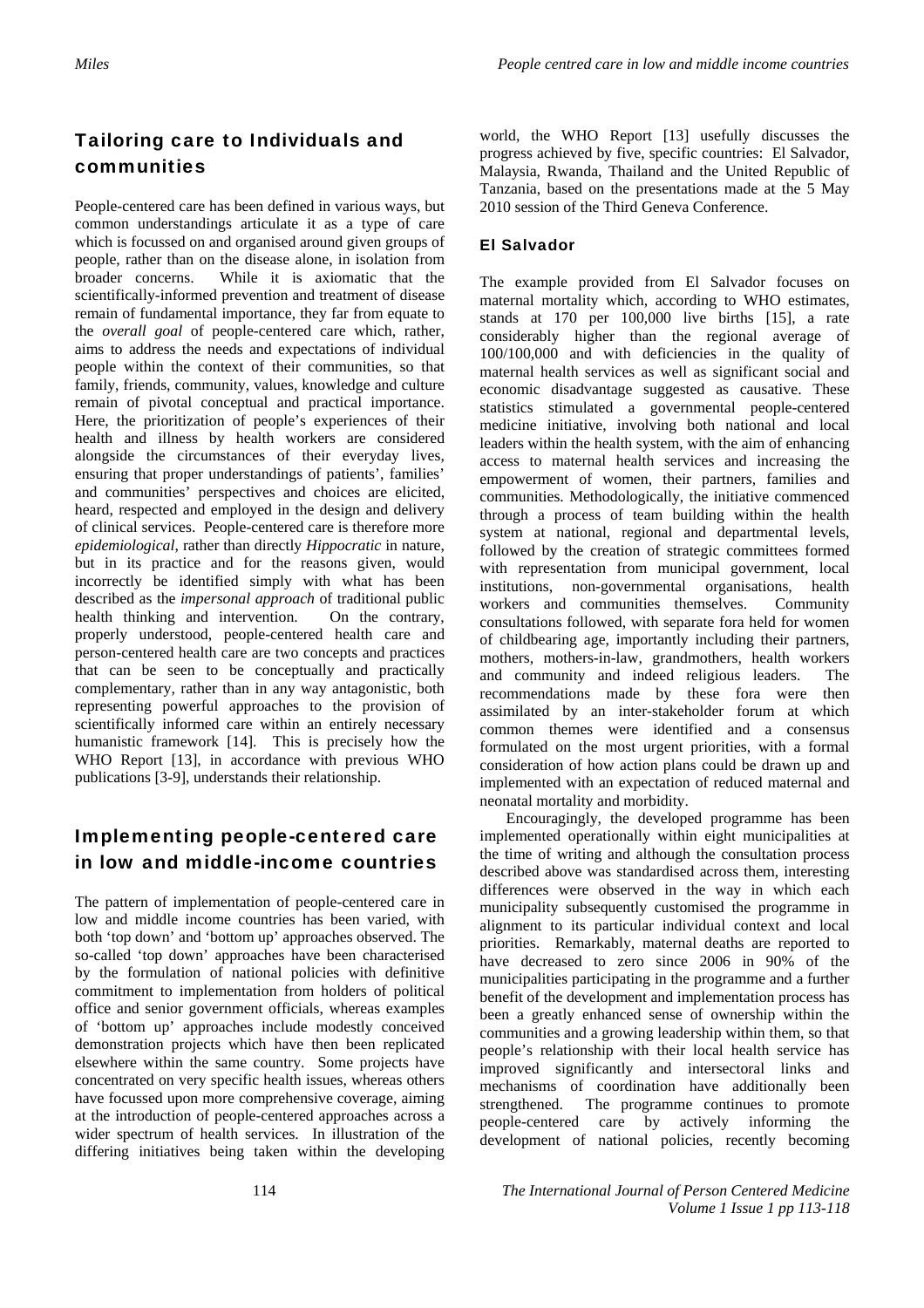accepted for inclusion within the El Salvador national plan for the reduction of maternal, perinatal and neonatal mortality and the national plan for social participation.

#### Malaysia

A similar example of encouraging success in the development and operation of people-centered medicine policies and practices and documented within the WHO Report [13] has been supplied by Malaysia, a populous country of some 27 million people with a definitive *person focus* prominent within the country's stated national health service goals. This policy currently translates into an emphasis on wellness, a commitment to the availability and provision of accurate and timely health information, processes for the empowerment of people in the selfmanagement of their health, together with tailored and integrated health services provided locally and universal access to primary care services at minimal direct cost – the Report [13] quotes the US dollar equivalent of \$0.30 for each outpatient visit.

Further examples of the commitment of the Malaysian Ministry of Health to the promotion of people-centered care recorded by the Report [13] are provided by its introduction into practice of a set of innovations aimed at the improvement of the quality of care which include the availability of home-based health cards allowing inhabitants of more rural and remote areas of Malaysia to have access to their health records and to obtain health care at any facility. The creation of an on-line 'my health eportal' is additionally documented. Further initiatives include the availability of electronic lifetime health records and also the extension of clinic hours with the aim of making service availability and attendance opportunities more convenient for patients, with home attendances increasingly possible in some areas for children and studies underway evaluating the benefits of postal delivery of medications and drive-through pharmacies.

A noteworthy additional set of innovations has been governmental action resulting in the introduction of practice guidelines, credentialing and privileging, continuing professional development programmes and systems for patient and family feedback on their experience of care. These mechanisms appear set to improve the overall quality of clinical care as part of a determination by the Malaysian government to increase the professionalism of health care workers and of the standard and extent of caring in general.

#### Rwanda

Having recorded these developments in El Salvador and Malaysia, the WHO Report [13] continues by reviewing the innovations introduced and progress made in Rwanda. Psychiatric and psychological morbidity in Rwanda is high, with rates of depressive illness and post-traumatic stress disorder that are greatly in excess of national averages elsewhere, disturbances which are perhaps most easily understood in terms of the effects of the 1994 genocide on the collective conscience of the remaining people. In order to address this problem, the Government of Rwanda instituted a programme aimed at the provision of people-centered health care to all those citizens presenting with mental health problems.

An initial national mental health policy was agreed shortly following the cessation of violence in 1995, with officials and others proceeding some ten years later in 2005 to the prioritisation of mental health as a major area for health intervention, calling additionally for the integration of mental health services in all national health system structures and at the community level. At the time of writing of the WHO Report [13], a decentralisation of mental health services had taken place, such that 41 of 43 district hospitals in Rwanda now operate mental health care services.

Moreover, success has been achieved in the methods used for drawing up personalised mental health care plans, with care provided as close to people's homes as practicably possible. Importantly, trained nurses, acting under medical supervision, now contribute to the delivery of clinical services and, from a governance and audit point of view, participate regularly in individual case review sessions along with other mental health workers, including medical students. A key feature, and one emblematic of the people-centered approach being taken in Rwanda, is the management of mental disorders from the biopsychosocial and holistic perspective. Thus, people presenting with psychological dysfunction or frank psychiatric illness are considered not simply in terms of their diagnostic category, but rather in terms of their history, community and indeed their current life circumstances, with efforts currently underway to integrate mental health services with general health services. The support of family structures is emphasised here, such that the Rwandan National Mental Health Programme is clear that 'families are our partners in the health care business; everything is done with them'.

#### Thailand

Having considered the status of people-centered care in Rwanda, the WHO Report [13] moves to a review of the position in Thailand, a country which has recently modified the model of its health services delivery from one built essentially entirely on a secondary care model to one now organised principally in and from the community. Historically, the move within Thailand to people-centered care began in 1991, following the initiative of a small group of health services researchers demonstrating, over a range of different health facilities, that people-centered approaches to care were not only possible to implement, but indeed preferable to the prevailing system.

Methodologically, regular community consultation aimed at eliciting people's views was followed by a more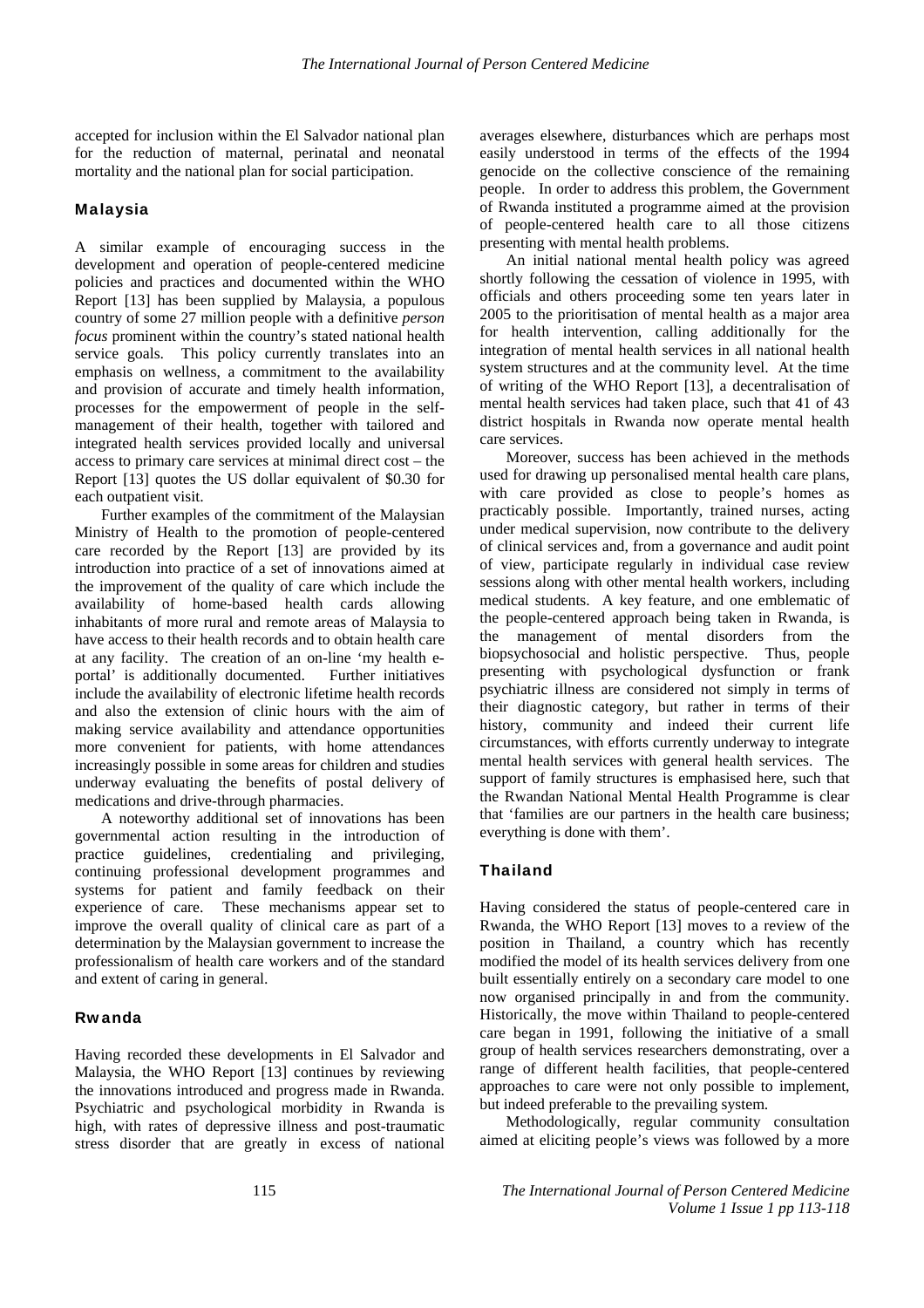systematic utilisation of patient and family records, the construction and use of registries for clinical populations and the introduction of improvements in referral systems between primary and secondary care facilities, together with a greater use of home visits and the use of a payment system based on flat rates per illness episode. A measure of consolidation was achieved by disseminating knowledge of the innovations across health services and networks and by introducing the relevant training into pre-service nursing and medical curricula.

This 'bottom up' approach to the implementation of people-centered medicine was commended to the political classes of Thailand via the organisation of visits by the Minister of Health and other relevant officials to the reorganised and developed health facilities, where direct observation of the successful operation of the new model of care was possible. In this way, political interest and support was developed strategically to the extent that, following the publication of Thailand's universal coverage reforms of 2001, the people-centered approach was adopted by the government as the foundational model for its primary care-based health care system.

The associated statistics are illustrative. Indeed, within a one year period, the people-centered programme had extended from 60 health centres serving some 60,000 inhabitants to 1164 health centres, serving some 12 million people.

#### Tanzania

The final example presented at the Third Geneva Conference and discussed in the WHO Report [13] is provided by the United Republic of Tanzania and takes the form of a project designed specifically to improve the care of people receiving anti-retroviral therapy (ART) by assisting the adherence of HIV-infected individuals to their anti-retroviral regimens with the aim of securing the best clinical outcomes possible in terms of morbidity and mortality from infection and disease. The rationale for the project derived from baseline analyses which had reported that up to 36% of patients routinely missed their clinical appointments in any one month, raising serious concerns about the effects of treatment interruption on individual and public health. At the time of writing of the WHO Report [13], six health centres are in the process of implementing the aims of the project, with a subsequent extension planned to enable the coverage of the entire region and thus some 2 Million inhabitants.

The development of the people-centered health care approach commenced with the identification, through convened focus groups consisting of local people, of the common barriers to clinical attendance and how such difficulties might be overcome. The barriers described were simple, yet fundamental: the availability (or lack of it) of transport to and from the clinic centres and the fear of stigma and discrimination associated with being seen as an attendee at the clinics. Through the direct elicitation and

use of patients' own solutions to these logistic and cultural barriers to clinic attendance and drug regimen adherence, the health services researchers were able to reconfigure existing services to take account of people's needs and to modify health worker – patient interactions. For example, the quantity of antiretroviral drugs dispensed was increased to a two month supply to reduce the frequency of clinical attendances required and relatives were permitted to collect anti-retroviral drugs on behalf of patients in order to attenuate the patient's fear of being identified as a clinic attendee, with measures additionally taken to enhance the privacy of the anti-retroviral clinic facilities themselves.

Shared decision making processes were also introduced within clinic facilities, so that consultations no longer involved the handing down of paternalistic treatment decisions and instructions, but rather became characterised by patient involvement in decision making and their active participation in the planning of their care. Although health care workers were initially resistant to the changes described, audit of progress demonstrated a growing satisfaction with the quality of care by both health care workers and patients and the demand for reconfigured services is reported to have increased threefold, posing operational challenges of its own. Notwithstanding these, the Tanzanian Ministry of Health and Social Welfare is currently in the process of developing quality improvement guidelines and training manuals to assist the dissemination of the innovations described to other areas within the country.

## What lessons may be learned from the specific projects discussed?

A key feature of the WHO Report [13] is the section which discusses the lessons that can be learned from the experiences described in the five countries studied and which identifies a series of factors that appear to be of methodological utility in the development of peoplecentered health care within the given contexts. The Report [13]recognises that action at multiple levels, not just a single level, is required to ensure the progress and ultimate success of people-centered approaches to care and that these will include modifications in the health worker – patient interaction and relationship, reconfiguration of clinical service organisation and delivery, the involvement of the local community and, very importantly, political commitment.

The Report [13] observes personal interactions as fundamental to success. Here, regular communication with patients and their families and the building of close relationships with community organisations such as nongovernmental agencies, community health workers, volunteers, self-help groups, schools and employers was viewed essential, so that knowledge and trust is established and patient feedback made available for use in the development of services. Not that professional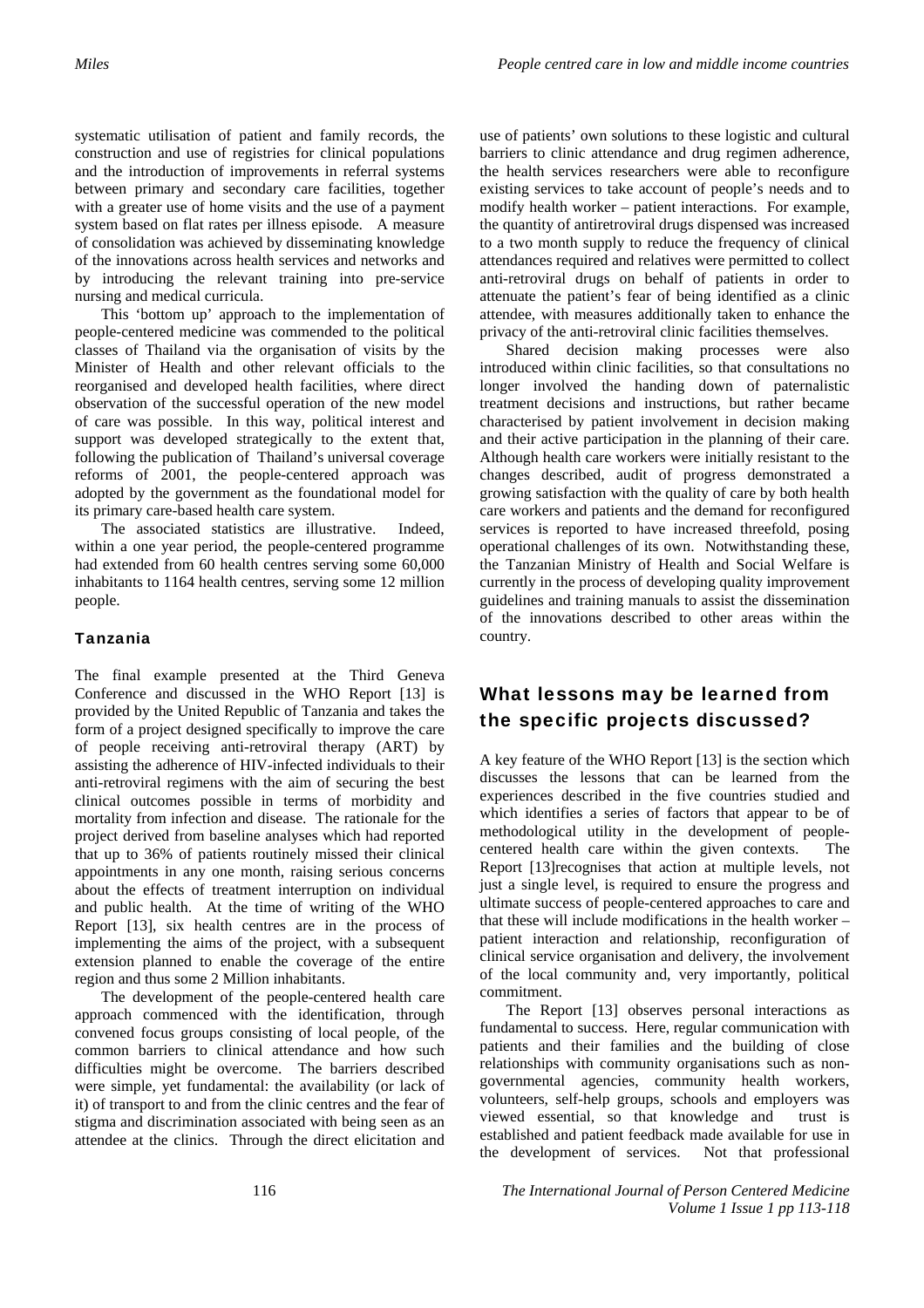engagement with this philosophy was automatic. On the contrary, in the examples described within the Report [13], initial professional resistance to a modification of service delivery that incorporated these principles was a recurring feature and health care workers typically required direct evidence that the active participation of patients in their care - and the time taken away from busy schedules required to build and maintain personal relationships and to take proper account of patients' preferences, values and expressed needs and to encourage health promotion, disease prevention and risk reduction - was useful and likely to lead to better clinical and related outcomes. Likewise, the use of methods designed to ensure continuity of care through decentralisation of clinical services and the proper functioning of referral systems were seen as vital, with primary healthcare teams viewed as ideally suited to the implementation and use of such methods.

Guideline development, as part of educational strategies, and the use of so-called 'toolboxes' also proved of significant use in fostering people-centered approaches to care. All of these systems and tools require adequate information technology or at the very least structured patient and family records held as databases or in a formal Registry, without which needs assessments, care planning, the evaluation of progress and clinical outcome measurement/description all become essentially impossible, severely limiting the possibility of developing people-centered approaches at the level of the population and person-centered care at the level of individuals. The WHO Report [13] recognises, from direct observation of the examples given and from separate experience, that attempts to utilise these principles and methods in isolation from effective leadership at national and local level and in the absence of what might be termed a 'positive policy environment' and the commitment of senior government officials through personal authority and influence or through agreed governmental policy, is essentially futile. Neither can people-centered approaches to care or those at the level of the individual patient be successfully fostered without adequate education of all relevant health workers and the Report [13] recognises the need for training reform as part of the development of people-centered health care. Here, the institution of continuing professional development programmes and the use of practice standards, credentialing and auditing for existing professionals is of very particular importance as is the need to consider the potential for introduction of peoplecentered care teaching into undergraduate clinical curricula for those in training.

### **Discussion**

Taken both individually and especially together, these examples provide a compelling indication of the nature and scale of improvements in people and person-centered care that is possible in the particular circumstances in which the

reported improvements were attempted and achieved: low and middle income countries. Nevertheless, the WHO Report [13] has the status of a narrative record of the oral presentations made at the Third Geneva Conference and this is at once its strength, but also its weakness. Indeed, while these stories of health care quality improvement driven by the person-centered philosophy are both highly encouraging and greatly inspiring, they are no substitute for a scientifically rigorous documentation, analysis and interpretation of the results from suitably designed and controlled studies.

This is not to criticise the progress reported. On the contrary, the WHO Report [13]itself, emphasises that there is a lack of consensus on how to measure progress towards people-centered care and an urgent need to define indicators with which to set targets, monitor progress and evaluate the effectiveness of the variety of interventions that can be used to facilitate the development of the people-centered approach. Indeed, the Report [13] is clear that from a methodological point of view, the current health services research and development base for the operationalisation of people and person-centered medicine in low and middle income countries is substantially incomplete. Review of the associated literature shows that a plurality of methods has been used and research conducted in different populations under highly varying circumstances. This, as is pointed out, makes comparative studies essentially impossible and generalisation hazardous. The development of standardised methodologies for testing people and person-centered interventions under controlled experimental conditions, with subsequent evaluation of the results obtained, is therefore, crucial – and urgent.

Clearly, these experimental conditions (and the prioritised needs of communities, regions and countries) will differ markedly between high, medium and low income countries and the Report [13] is concerned to emphasise the need to include the last two of these sociocultural and economic contexts in methodological thinking as soon as possible, especially given that the greatest volume of literature available so far has been generated from research conducted in high income environments. Certainly, if the methods employed by the five countries documented within the Report [13] can be tested more rigorously and their results examined for generalisability and sustainability in the longer term, then the vision of the WHO and the INPCM for the operationalisation and maintenance of people-centered care in developing countries will translate steadily into an achieved health benefit and a great public good.

#### References

[1] World Health Organisation (1946). WHO Constitution. Geneva: WHO, 1946.